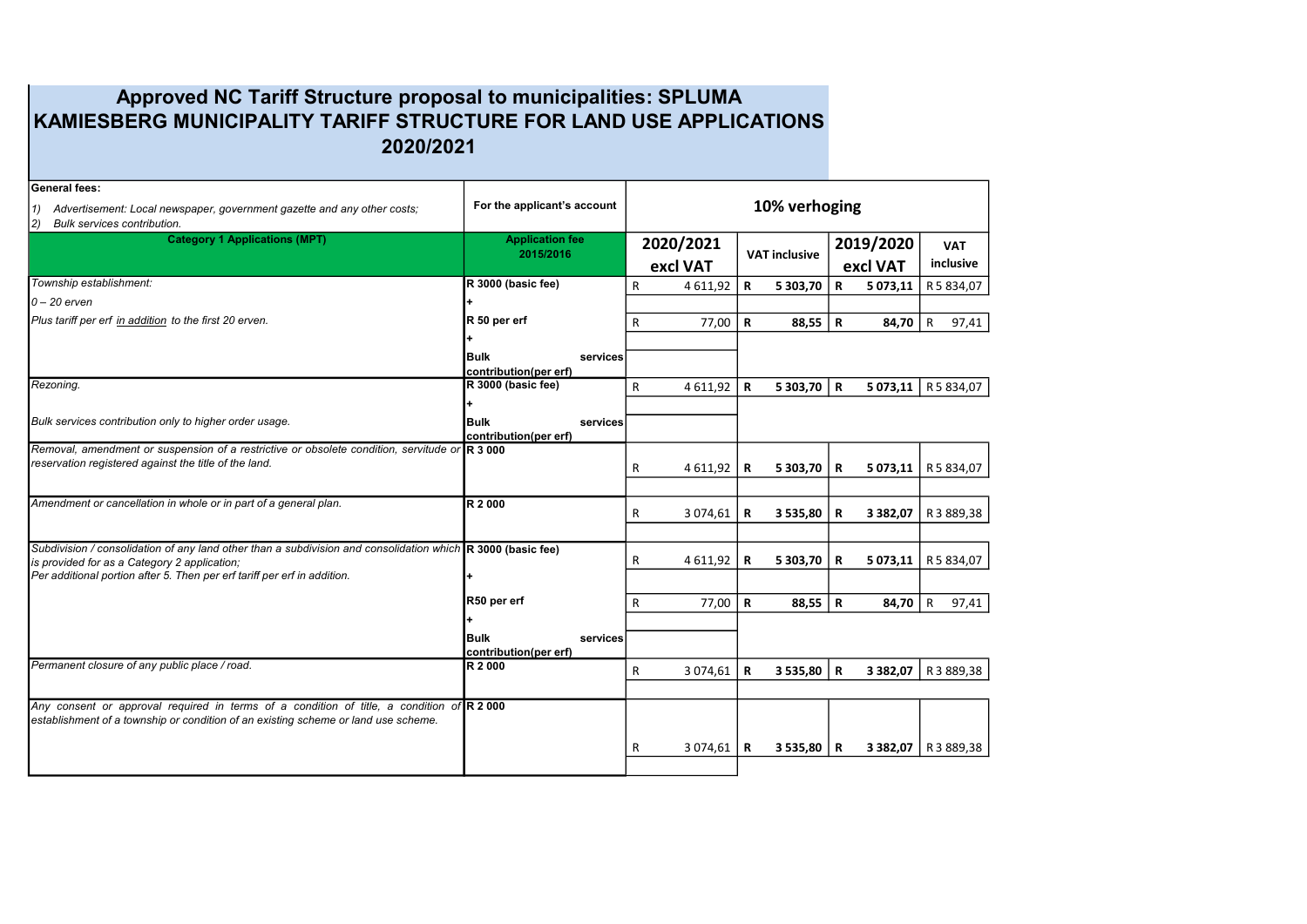| <b>Category 2 Applications (delegated to MPT)</b>                                                                                                                                                                                             | <b>Application fee</b>                                       |   |          |   |               |   |               |              |
|-----------------------------------------------------------------------------------------------------------------------------------------------------------------------------------------------------------------------------------------------|--------------------------------------------------------------|---|----------|---|---------------|---|---------------|--------------|
| Subdivision / consolidation (separate or simultaneous) of any land where subdivision is $\mathbb R$ 2500 (basic fee)<br>expressly provided for in a land use scheme:                                                                          |                                                              | R | 3 843,26 | R | 4 4 1 9 . 7 5 | R | 4 227,59      | R4861,73     |
|                                                                                                                                                                                                                                               |                                                              |   |          |   |               |   |               |              |
| Per additional portion after 5. Then per erf tariff per erf in addition.                                                                                                                                                                      | R50 per erf                                                  | R | 77,00    | R | $88,55$   R   |   | 84,70         | 97,41<br>R   |
|                                                                                                                                                                                                                                               |                                                              |   |          |   |               |   |               |              |
|                                                                                                                                                                                                                                               | <b>Bulk</b><br>services<br>Icontribution(per erf)            |   |          |   |               |   |               |              |
|                                                                                                                                                                                                                                               |                                                              |   |          |   |               |   |               |              |
| The consent of the municipality for any land use purpose or departure or deviation in $\mathbb R$ 2500 (basic fee)<br>terms of a land use scheme or existing scheme which does not constitute a land                                          |                                                              |   |          |   |               |   |               |              |
| development application.                                                                                                                                                                                                                      |                                                              | R | 3 843,26 | R | 4 4 19.75     | R | 4 227,59      | R4861,73     |
|                                                                                                                                                                                                                                               |                                                              |   |          |   |               |   |               |              |
|                                                                                                                                                                                                                                               | <b>Bulk services contribution</b>                            |   |          |   |               |   |               |              |
| Application to occupational practice, relaxation of building lines, coverage, boundary R 300<br>wall height, amendment of site development plan.                                                                                              |                                                              |   | 461,19   | R | 530,37        | R | 507,31        | 583,41<br>R. |
|                                                                                                                                                                                                                                               |                                                              | R |          |   |               |   |               |              |
| Removal, amendment or suspension of a restrictive title condition relating to the density $\mathbb{R}$ 2 000<br>of residential development on a specific erf where the residential density is requiated by<br>a land use scheme in operation. |                                                              |   |          |   |               |   |               |              |
|                                                                                                                                                                                                                                               |                                                              | R | 3 074,61 | R | 3 535,80      | R | 3 3 8 2 , 0 7 | R 3 889,38   |
|                                                                                                                                                                                                                                               |                                                              | R |          |   |               |   |               |              |
|                                                                                                                                                                                                                                               | <b>IBulk services contribution if</b>                        |   |          |   |               |   |               |              |
|                                                                                                                                                                                                                                               | density<br>lland<br><b>use</b><br>is<br>lincreased.(per erf) | R |          |   |               |   |               |              |
| Application that where not provided for elsewhere in this schedule. Including Appeals $\mathbb{R}$ 2000<br>Applications                                                                                                                       |                                                              | R | 3 074,61 | R | 3 535,80      | R | 3 3 8 2 . 0 7 | R 3 889.38   |
|                                                                                                                                                                                                                                               |                                                              | R |          |   |               |   |               |              |